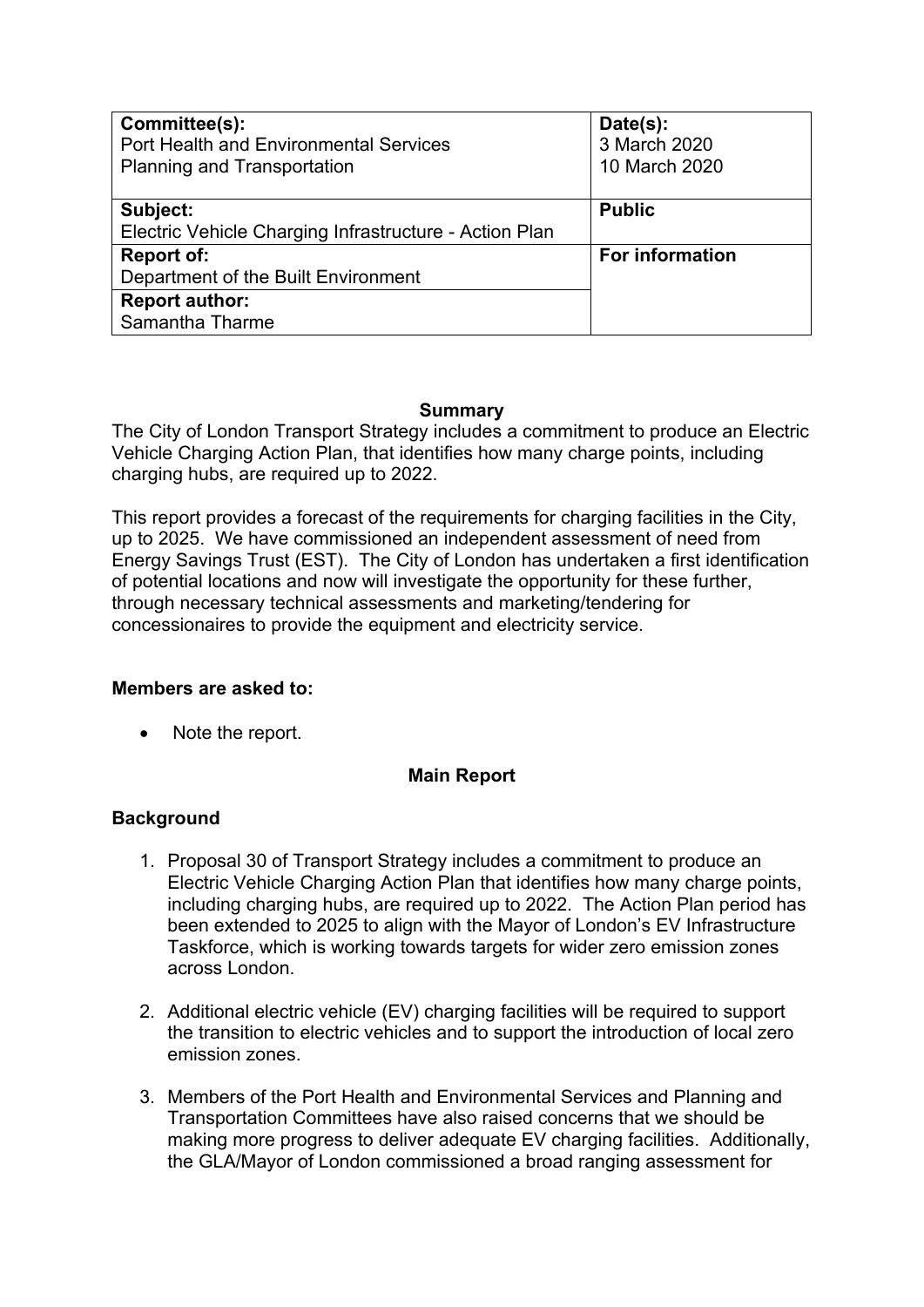London to identify barriers to delivery and assess the infrastructure requirements for London as a whole.

- 4. This piece of work is looking at provision to 2025. This is the timeframe proposed by the GLA/TfL for introducing a central London zero emission zone. The City has also committed to supporting this and introducing local zero emission zones in two locations by 2022.
- 5. We have commissioned the Energy Savings Trust (EST)to look in more detail at the requirements for the Square Mile, looking at numbers of charge points for each user category and type of charge point. The EST have been working with TfL on demand forecasting and have good knowledge across the different sectors involved in the EV market.

#### **Current Position - Progress on existing plans.**

- 6. Progress has been made on new charging infrastructure in the last 18 months, with new charge points in place and others into the process of being delivered.
	- Noble Street taxi rapid charge point has been in operation since May 2019. By October average use of this facility was 12 hours a day or 50% occupancy. This is taxi dedicated site funded by TfL subsidy.
	- At Billingsgate Market a rapid charge point is being installed, for commercial operators on its site. This is being provided without any subsidy and will be open access to any user. This should be in place within the current financial year.
	- Smithfield Market has already identified a demand to increase the number of standard chargers in its car park, primarily for traders but also open to general public / residents.
	- At Walbrook Wharf installation is in progress to provide for the Corporation's refuse collection contractor.
	- Corporate fleet use is being provided for by installation this year at Guildhall, the Barbican Centre, Baynard Parks Service depot and the Cemetery and Crematorium.
	- Baynard House car park has a proposal for up to 10 rapid charge points. A concessionaire has successfully bid for 6 charge points. A new electricity substation will enable further charge points at this location in the future if demand requires it. Work is progressing on the scheme in partnership with TfL. This facility is expected to open in the summer as soon as fire safety works on the car park have completed.
- 7. A mix of 50 standard and slow public access charge points are already available in the City's public car parks, and 22 charge points were installed exclusively for residents in the Barbican in 2018 Not all of those in the current provision are at the 7kW standard, we will therefore be tendering to replace with 7kW for this category. The contract on those supplied in the 5 public car parks has come to an end and therefore a new tender during 2020 is due.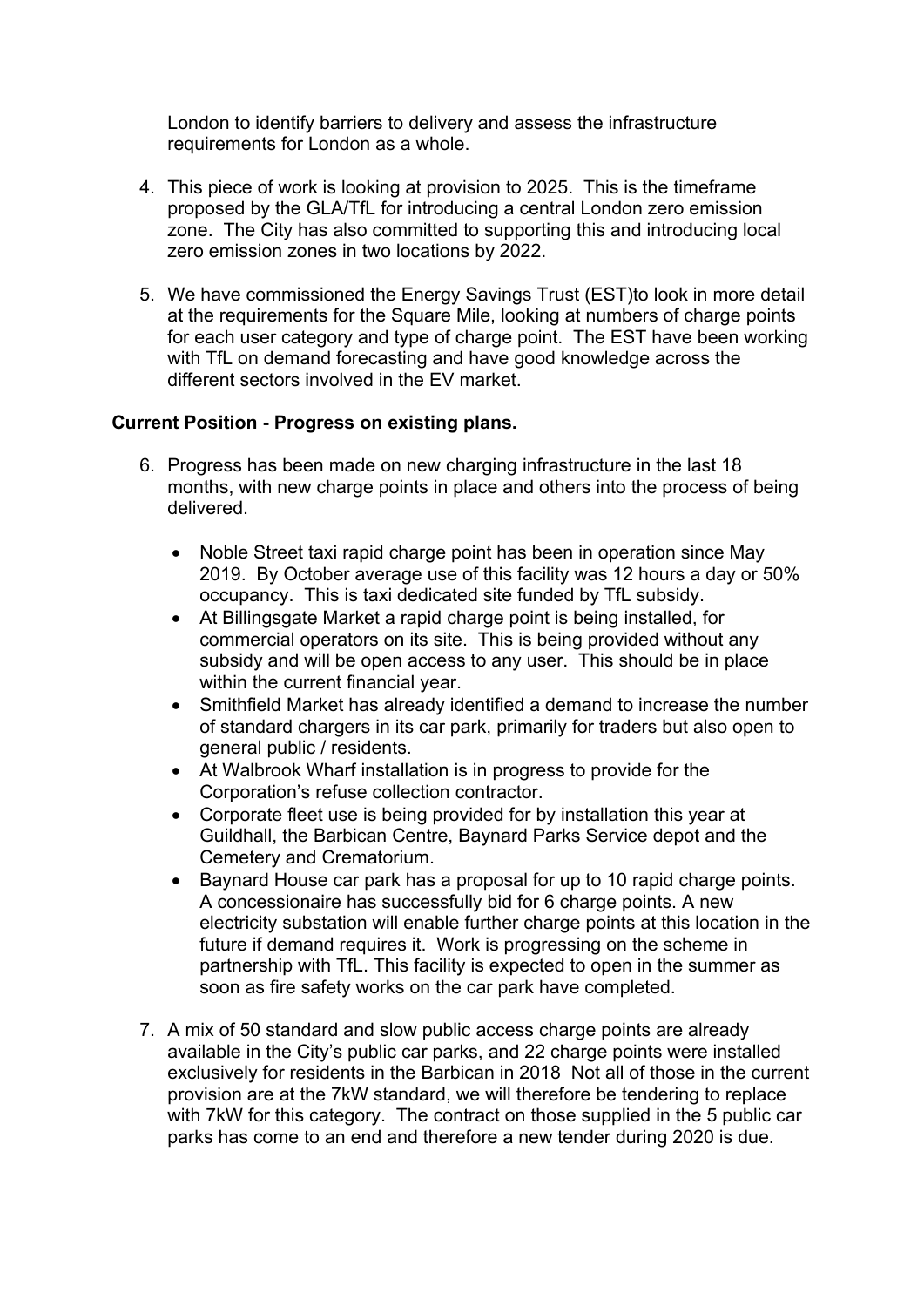# **Future Requirements – Demand analysis.**

### **The Mayor's Electric Vehicle Infrastructure Taskforce**

- 8. A comprehensive piece of work has been commissioned by the Mayor's office, which is designed to guide the public and private sectors and enable delivery where appropriate. An exercise in predicting requirements to 2025 has been carried out considering rates of conversion to EV and the targets the Mayor has set to support the transition to EVs. Availability of grants and practical support is included in a comprehensive approach. A link to the full document is London electric vehicle [infrastructure](https://tfl.gov.uk/modes/driving/electric-vehicles-and-rapid-charging#delivery-plan) delivery plan (www.tfl.gov.uk/modes/driving/electric-vehicles-and-rapid-charging#deliveryplan).
- 9. The key findings from the work are:
	- EV driver behaviour is evolving and there is a need to be cautious to avoid out of date technology and infrastructure in the wrong places. The modelling is key to steering delivery, using uptake forecasts and targets.
	- Requirement to have between  $2,500 4,100$  rapid charge points; 33,700 – 47,500 standard charge points across the whole of London by 2025. By the end of 2020, work is in progress for 300 rapids to be in place and 3,500 standards.
	- Evidence from the National Grid and UK Power Networks, that whilst there are capacity issues to manage in some locations, that further use of a smart approach to time and 'load' management means that further EVs can be supported in London.
	- Strategic and demand led approach to further 'standard' chargers, rather than 'desire' led is critical, as this risks government subsidy not being spent in the optimum locations and redundant technology being in place.

## **City of London demand forecast for EV Chargepoints.**

- 10.Work directly with boroughs and the City is looking at identifying locations to fulfil these ambitions. The nature of activity for freight and taxis in the Square Mile together with relatively low numbers of residents and no on-street residential parking means there is a different pattern of demand for charge points in the Square Mile. We have therefore, commissioned a piece of work by the Energy Savings Trust that looks at likely requirements based on vehicle types on City streets. This give us figures for each user type:
	- Taxi
	- Motorbike
	- Private car
	- Light goods/freight
- 11.The methodology has looked at using historic / future anticipated take up rates of EVs for each user type and anticipated charging patterns based on industry/market expectations giving a forecast to 2025. A range has been given in the forecast, with demand in that range dependent on the market take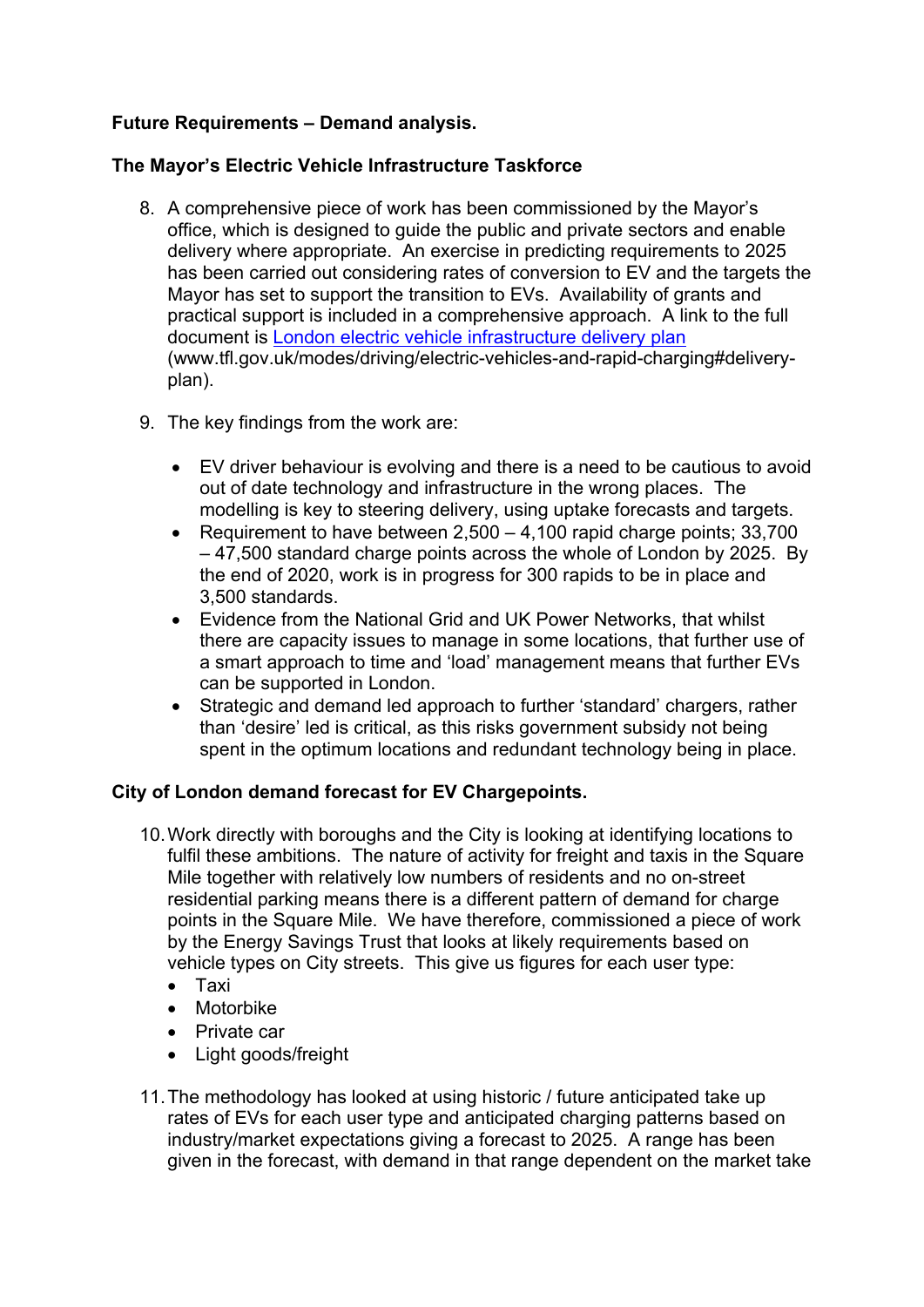up and government approach. Future factors could have significant impacts, including:

- Implementation dates for zero emission zones in the City and Central London
- Charger technology advancing
- Supply chain confidence
- Battery technology
- New vehicle costs
- Used market costs
- Neighbouring boroughs infrastructure provision
- Grid capacity & impact of smart charging incentives
- 12.The key recommendations are set out below and the Action Plan (Appendix 1) sets out how the City is taking each of the recommendations forward. The final report is provided in Appendix 2
	- Develop a monitoring and evaluation framework. Observe and chart actual Plug in Vehicle (PiV) uptake within CoL traffic flows and utilisation of existing charging infrastructure.
	- Prepare immediate plans for phased installation of 26 rapid (50kW) chargers and 65 standard (7kW x 2 point) chargers meeting the forecasts under the low scenario.
	- Dynamically evaluate the suitability of the low scenario against technological developments and infrastructure plans across Greater London.
	- Prepare contingency plans that will mitigate against the impacts of unmet demand equivalent to the high scenario, and alternative proposals for oversupplied sites.
	- Work with neighbouring boroughs to identify collaborative opportunities for strategically placed, scalable and efficient infrastructure solutions on arterial routes.
	- Work with Electric Vehicle Supply Equipment (EVSE) industry and other stakeholders, to ensure that commercial opportunities for market led, or partnership solutions are well publicised and free from unnecessary development barriers.

|                                             | Rapid 50kW | Standard 7 kW |
|---------------------------------------------|------------|---------------|
| Current / due for<br>completion by end 2020 |            | 32 (2 point)  |
| Forecast requirement for<br>2025            | 26         | 65 (2 point)  |

Table 1: Current charge points and forecast 2025 requirements.

13.The total forecast number recommended for 2025 includes current provision. Standard chargers in this recommendation are 2-point 7kW chargers, i.e. 65 chargers with dual access that can charge two vehicles at the same time. In our car parks there are currently a mix of slow (3.7kW) and standard (7kW)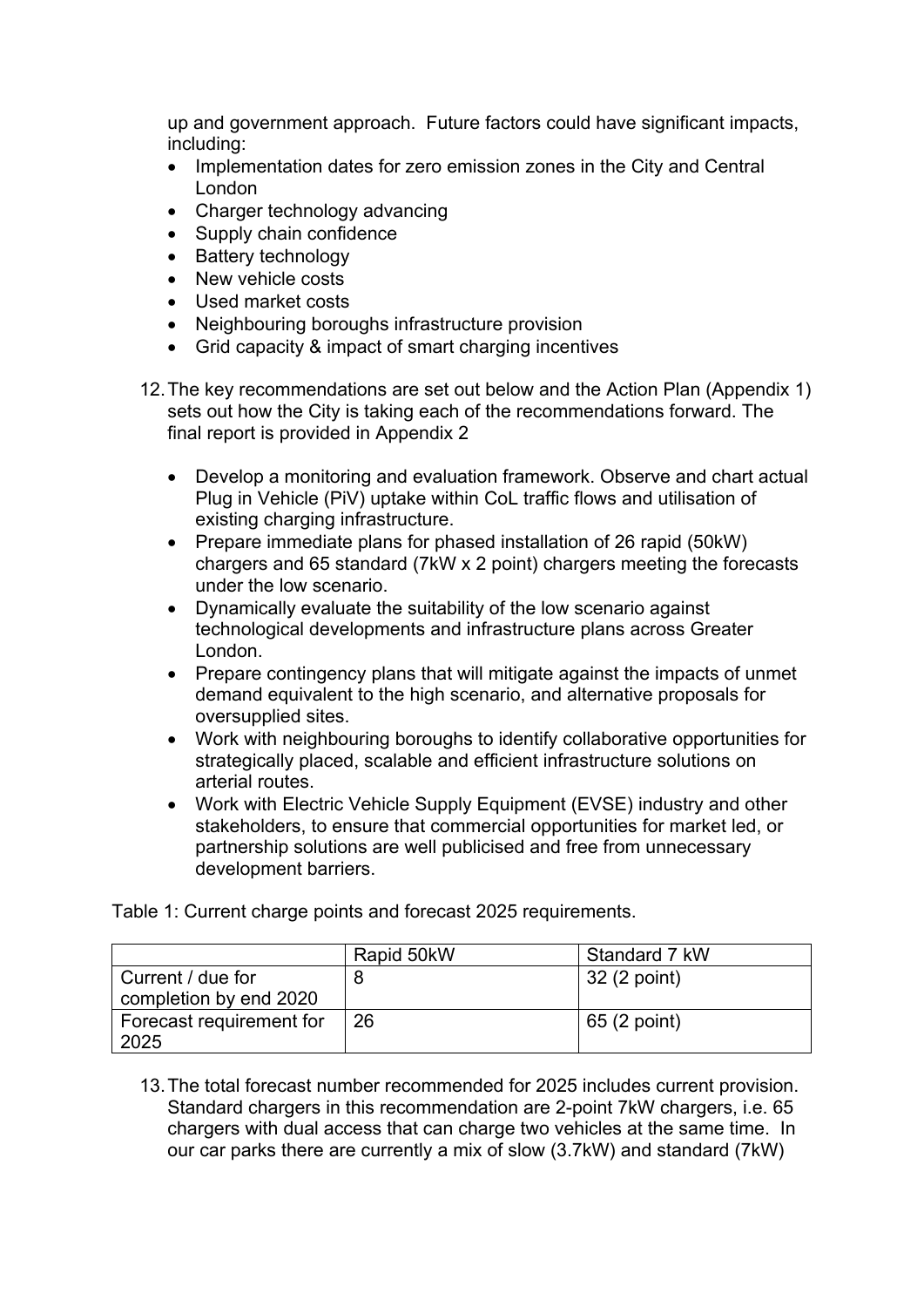charge points, which are available to the public. Of the 26 rapid charge points, 13 is the recommended number to meet taxi drivers' needs.

### **Enabling and providing EV charge points.**

14.We propose to investigate feasibility of specific sites to install further charge points, but part of the role of the Corporation will be to enable rather than be the specific provider as there is a limit to grants and public funding available. The recommendations from EST do not specify who the provider should be but focus on the amount needed to serve the anticipate EV market.

### **Funding options.**

- 15.There can be substantial set up costs in providing EV infrastructure depending on the kW of the charge points and the specific location. Some government grants are currently available but have certain qualifying criteria and none meet 100% of the costs. Cost of enabling works can vary significantly depending on the location to connect to electricity supply. If network upgrades and new electricity substations are required costs are likely to be over £100,000. A straightforward connection is between £10,000 - £30,000.
- 16.Funding options include:
	- Fully commercial where operator meets cost of all enabling works providers are only likely to do this where they consider the revenue return sufficient and will require concession/lease for sufficient period. If in a private residential car park grants are available to residents for part of the infrastructure, but this does not meet the setup costs/enabling works.
	- Government/TfL funding for enabling works, for rapid 50kW chargers and for on-street residential, through grant application. TfL have funded the installation of charge points on Noble Street and in Baynard House car park (CoL has no on-street residential parking and no anticipation of this changing).
	- Fully private if residents or businesses choose to meet all costs.
	- Fully funded by the Corporation where for own fleet operational use. A small 'work place' grant is available but this only meets a small proportion of the cost.

#### **Corporate & Strategic Implications**

- 17.Air quality is identified as Corporate Risk 21, this area of work and the Action Plan will support the transition to electric vehicles and therefore contribute positively towards cleaner air.
- 18.The project also contributes towards corporate objectives, supporting outcome 11 We have clean air, land and water and a thriving and sustainable natural environment.
- 19.Delivery of charging infrastructure also helps deliver the City Corporation's Transport Strategy and Air Quality Strategy